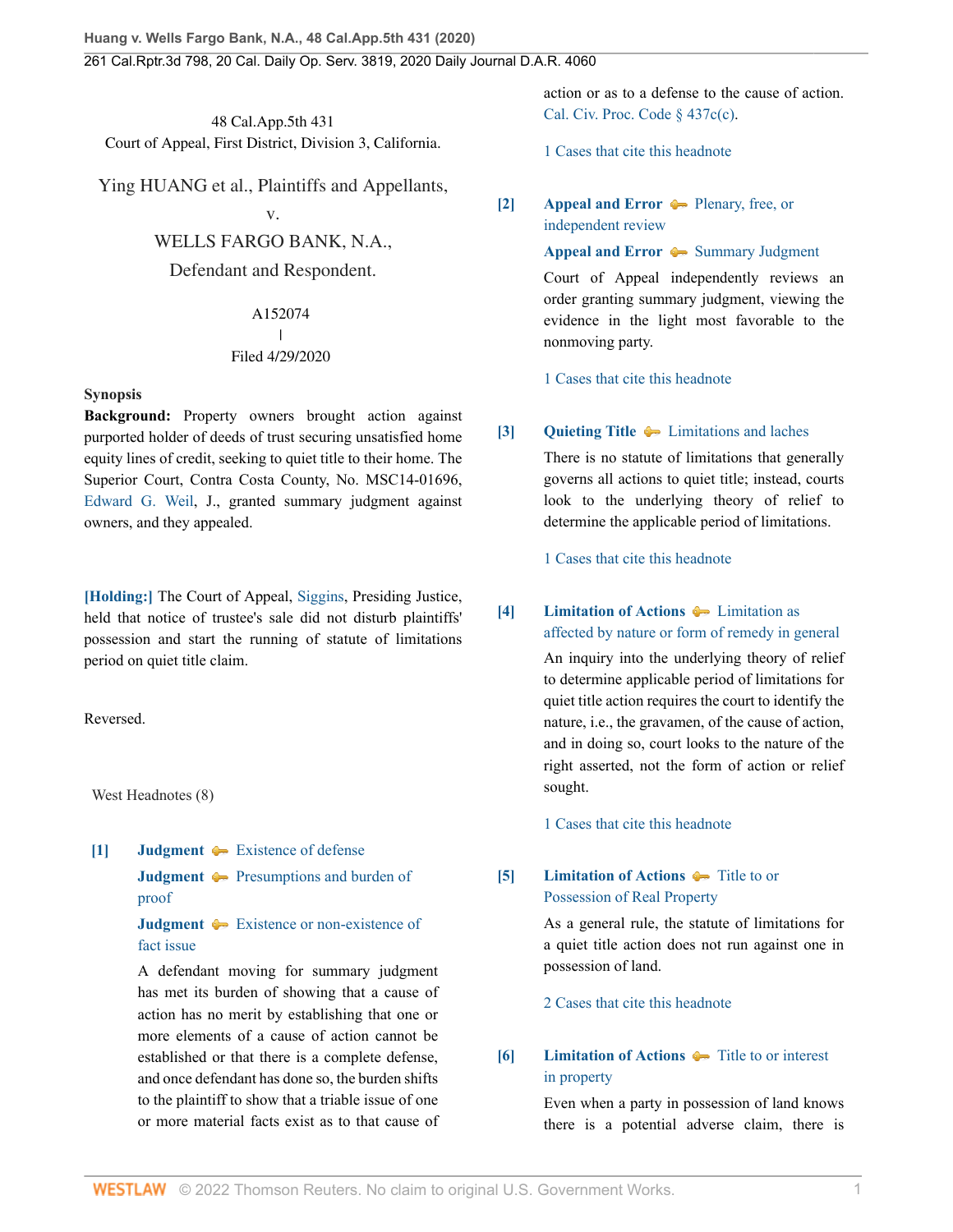no reason to put him to the expense and inconvenience of litigation until such a claim is pressed against him; thus, mere notice of an adverse claim is not enough to commence owner's statute of limitations to quiet title.

# <span id="page-1-0"></span>**[\[7\]](#page-4-0) [Limitation of Actions](http://www.westlaw.com/Browse/Home/KeyNumber/241/View.html?docGuid=I329b1c808a7e11eaabeef54b36ec0a79&originationContext=document&vr=3.0&rs=cblt1.0&transitionType=DocumentItem&contextData=(sc.History*oc.DocLink))**  $\bullet$  [Title or right of](http://www.westlaw.com/Browse/Home/KeyNumber/241k44(5)/View.html?docGuid=I329b1c808a7e11eaabeef54b36ec0a79&originationContext=document&vr=3.0&rs=cblt1.0&transitionType=DocumentItem&contextData=(sc.History*oc.DocLink)) [parties to mortgage or deed as security](http://www.westlaw.com/Browse/Home/KeyNumber/241k44(5)/View.html?docGuid=I329b1c808a7e11eaabeef54b36ec0a79&originationContext=document&vr=3.0&rs=cblt1.0&transitionType=DocumentItem&contextData=(sc.History*oc.DocLink))

Notice of trustee's sale posted on owners' property did not disturb their possession and start running of the statute of limitations for their quiet title action challenging deeds of trust on grounds of fraud or mistake, where owners took action to prevent sale and sale was indefinitely postponed.

[1 Cases that cite this headnote](http://www.westlaw.com/Link/RelatedInformation/DocHeadnoteLink?docGuid=I329b1c808a7e11eaabeef54b36ec0a79&headnoteId=205086172600820220412095850&originationContext=document&vr=3.0&rs=cblt1.0&transitionType=CitingReferences&contextData=(sc.History*oc.DocLink))

#### <span id="page-1-1"></span>**[\[8\]](#page-5-0) [Quieting Title](http://www.westlaw.com/Browse/Home/KeyNumber/318/View.html?docGuid=I329b1c808a7e11eaabeef54b36ec0a79&originationContext=document&vr=3.0&rs=cblt1.0&transitionType=DocumentItem&contextData=(sc.History*oc.DocLink))**  $\blacklozenge$  [Limitations and laches](http://www.westlaw.com/Browse/Home/KeyNumber/318k29/View.html?docGuid=I329b1c808a7e11eaabeef54b36ec0a79&originationContext=document&vr=3.0&rs=cblt1.0&transitionType=DocumentItem&contextData=(sc.History*oc.DocLink))

In a quiet title action, the party in possession runs the risk that the doctrine of laches will bar his action to quiet title if his delay in bringing action has prejudiced the claimant.

**Witkin Library Reference:** [3 Witkin, Cal.](http://www.westlaw.com/Link/Document/FullText?findType=Y&serNum=0289837080&pubNum=0155565&originatingDoc=I329b1c808a7e11eaabeef54b36ec0a79&refType=TS&originationContext=document&vr=3.0&rs=cblt1.0&transitionType=DocumentItem&contextData=(sc.History*oc.DocLink)) [Procedure \(5th ed. 2008\) Actions, § 490](http://www.westlaw.com/Link/Document/FullText?findType=Y&serNum=0289837080&pubNum=0155565&originatingDoc=I329b1c808a7e11eaabeef54b36ec0a79&refType=TS&originationContext=document&vr=3.0&rs=cblt1.0&transitionType=DocumentItem&contextData=(sc.History*oc.DocLink)) [Quiet Title by Owner in Possession.]

**\*\*799** Superior Court of Contra Costa County, Honorable Edward George Weil. (Contra Costa County Super. Ct. No. MSC14-01696)

## **Attorneys and Law Firms**

[J. Wesley Smith,](http://www.westlaw.com/Link/Document/FullText?findType=h&pubNum=176284&cite=0334013801&originatingDoc=I329b1c808a7e11eaabeef54b36ec0a79&refType=RQ&originationContext=document&vr=3.0&rs=cblt1.0&transitionType=DocumentItem&contextData=(sc.History*oc.DocLink)) [Dominic V. Signorotti,](http://www.westlaw.com/Link/Document/FullText?findType=h&pubNum=176284&cite=0433038701&originatingDoc=I329b1c808a7e11eaabeef54b36ec0a79&refType=RQ&originationContext=document&vr=3.0&rs=cblt1.0&transitionType=DocumentItem&contextData=(sc.History*oc.DocLink)) Buchman Provine Brothers Smith LLP, Walnut Creek, CA, for Appellant.

[Robert Collings Little](http://www.westlaw.com/Link/Document/FullText?findType=h&pubNum=176284&cite=0275405201&originatingDoc=I329b1c808a7e11eaabeef54b36ec0a79&refType=RQ&originationContext=document&vr=3.0&rs=cblt1.0&transitionType=DocumentItem&contextData=(sc.History*oc.DocLink)), [Robert A. Bailey](http://www.westlaw.com/Link/Document/FullText?findType=h&pubNum=176284&cite=0331072001&originatingDoc=I329b1c808a7e11eaabeef54b36ec0a79&refType=RQ&originationContext=document&vr=3.0&rs=cblt1.0&transitionType=DocumentItem&contextData=(sc.History*oc.DocLink)), [Robin Carl](http://www.westlaw.com/Link/Document/FullText?findType=h&pubNum=176284&cite=0136416401&originatingDoc=I329b1c808a7e11eaabeef54b36ec0a79&refType=RQ&originationContext=document&vr=3.0&rs=cblt1.0&transitionType=DocumentItem&contextData=(sc.History*oc.DocLink)) [Campbell,](http://www.westlaw.com/Link/Document/FullText?findType=h&pubNum=176284&cite=0136416401&originatingDoc=I329b1c808a7e11eaabeef54b36ec0a79&refType=RQ&originationContext=document&vr=3.0&rs=cblt1.0&transitionType=DocumentItem&contextData=(sc.History*oc.DocLink)) [Benjamin Gary Diehl,](http://www.westlaw.com/Link/Document/FullText?findType=h&pubNum=176284&cite=0460832101&originatingDoc=I329b1c808a7e11eaabeef54b36ec0a79&refType=RQ&originationContext=document&vr=3.0&rs=cblt1.0&transitionType=DocumentItem&contextData=(sc.History*oc.DocLink)) Anglin Flewelling Rasmussen Campbell & Trytten, LLP, Pasadena, CA, for Respondent.

## **Opinion**

[Siggins,](http://www.westlaw.com/Link/Document/FullText?findType=h&pubNum=176284&cite=0167676901&originatingDoc=I329b1c808a7e11eaabeef54b36ec0a79&refType=RQ&originationContext=document&vr=3.0&rs=cblt1.0&transitionType=DocumentItem&contextData=(sc.History*oc.DocLink)) P.J.

**\*434** In September 2014, Ying Huang and Koon Huat Low (the Huangs) filed an action against Wells Fargo Bank, N.A. (Wells Fargo), to quiet title to a home the Huangs bought in February 2009. The trial court granted summary judgment against the Huangs. The court ruled their complaint was time-barred because in August 2009, more than three years before they filed suit, they were aware of a recorded notice of trustee's sale posted on the door of their property scheduling its sale to satisfy a delinquent loan secured by a deed of trust in favor of Wells Fargo as beneficiary.

The Huangs contend the notice of sale did not disturb or otherwise interfere with their possession sufficiently to start the running of the statute of limitations. We agree. After receiving the notice of sale, the Huangs immediately provided it to their title insurer to resolve any dispute **\*\*800** with Wells Fargo. The trustee's sale did not take place as scheduled, and the Huangs heard nothing substantive about the matter for several years thereafter. All the while, the Huangs continuously lived in and possessed the home. Under these circumstances, we conclude the statute of limitations did not run and the trial court improperly granted summary judgment for Wells Fargo. We reverse.

## **BACKGROUND**

<span id="page-1-2"></span>This case concerns a home in Lafayette, California (the Property). In 2000, the prior owners of the Property, the Fasslers,<sup>[1](#page-5-1)</sup> obtained a home equity line of credit from Wells Fargo in the amount of \$100,000 (the First Wells LOC) secured by a short form deed of trust recorded against the Property in first position (First Wells DOT).

In June 2003, the Fasslers secured a home loan from World Savings Bank, FSB (World Savings), in the amount of \$530,000. This loan was also secured by a deed of trust (the World Savings DOT). When the loan was made, Wells **\*435** Fargo agreed to subordinate the First Wells DOT to the World Savings DOT. As a result, the First Wells DOT became subject to and lower priority than the World Savings DOT.

In December 2003, the Fasslers obtained another home equity line of credit with Wells Fargo in the amount of \$72,000 (Second Wells LOC). This line of credit was also secured by a short form deed of trust recorded against the Property (Second Wells DOT).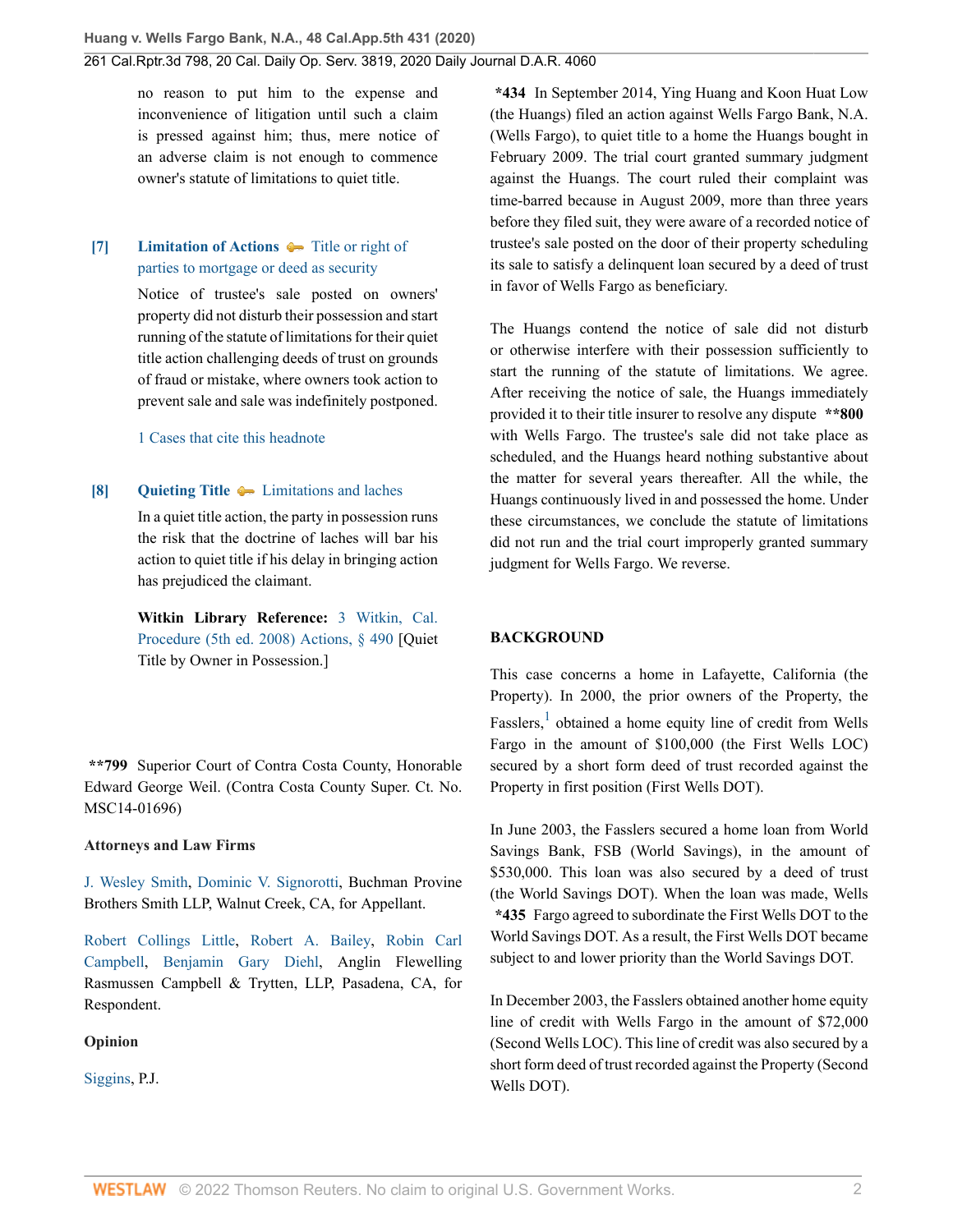In 2004, the Fasslers refinanced all three loans with American Wholesale Lender resulting in a single \$682,500 loan secured by a deed of trust (the Countrywide Loan). $<sup>2</sup>$  $<sup>2</sup>$  $<sup>2</sup>$ </sup>

While the parties dispute many details of the 2004 refinancing, there is no dispute that the Countrywide Loan was used to pay off the 2003 World Savings Loan and to fully pay down and eliminate the balances owed Wells Fargo on both the lines of credit. Wells Fargo then closed the First Wells and Second Wells LOCs in December 2004 but reopened them at the Fasslers' request the following month. Wells Fargo never issued or recorded any reconveyance of the First Wells or Second Wells DOTs.

Between January 2005 and March 2008, the Fasslers drew upon both lines of credit. As of February 2016, the outstanding balances on the First Wells LOC and Second Wells LOC were \$123,664.77 and \$100,611.16, respectively.

In April 2007, the Fasslers refinanced the Countrywide Loan with a \$1 million secured loan from Washington Mutual Bank, FA (Washington Mutual). The Fasslers eventually defaulted on the loan, and Washington Mutual foreclosed. In November 2008, LaSalle Bank NA (LaSalle) obtained title to the Property at the auction conducted in Washington Mutual's nonjudicial foreclosure.

The following month, Wells Fargo recorded a notice of default and election to sell the Property under the power of sale in the First Wells DOT.

The Huangs purchased the Property from Bank of America, NA, the successor to LaSalle in February 2009. They were issued a policy of title insurance from Fidelity National Title Company (Fidelity).

On August 24, 2009, Wells Fargo recorded its notice of trustee's sale. The Huangs received the notice when it was posted on **\*\*801** the door of the Property **\*436** that month. The notice stated that the trustee under the First Wells DOT was to sell the Property "AT PUBLIC AUCTION TO THE HIGHEST BIDDER FOR CASH" due to a default. It further stated, "UNLESS YOU TAKE ACTION TO PROTECT YOUR PROPERTY, IT MAY BE SOLD AT A PUBLIC SALE." The sale was scheduled for September 14, 2009. The Huangs immediately forwarded the document to Fidelity.

Fidelity informed the Huangs it was going to conduct an investigation and contacted Wells Fargo to resolve the issue. <span id="page-2-2"></span>The trustee's sale did not proceed as scheduled. In the months following, Fidelity sent the Huangs periodic updates to identify new points of contact and to state the investigation was ongoing, but they never received any communication from Fidelity telling them there was a resolution of the dispute with Wells Fargo. Between July 2010 and May 2014, the Huangs heard nothing further and assumed the matter had been resolved. In May 2014, nearly five years after the Huangs gave Fidelity the notice of trustee's sale, they were told that Wells Fargo claimed it had two deeds of trust secured by the Property and was again threatening to foreclose.

In September 2014, the Huangs filed suit against Wells Fargo to quiet title to the Property. The operative first amended complaint asserted causes of action for quiet title, declaratory relief, and breach of duty to discharge a secured obligation under [Civil Code section 2941.](http://www.westlaw.com/Link/Document/FullText?findType=L&pubNum=1000200&cite=CACIS2941&originatingDoc=I329b1c808a7e11eaabeef54b36ec0a79&refType=LQ&originationContext=document&vr=3.0&rs=cblt1.0&transitionType=DocumentItem&contextData=(sc.History*oc.DocLink)) In June 2017, the trial court granted Wells Fargo's motion for summary judgment, concluding all three causes of action were time-barred.

<span id="page-2-3"></span>The Huangs now appeal the summary judgment. This court granted their petition for a writ of supersedeas. Our order stayed enforcement of the trial court's summary judgment and any nonjudicial foreclosure sale of the Property, including a sale that was scheduled for November  $2018<sup>3</sup>$  $2018<sup>3</sup>$  $2018<sup>3</sup>$ 

# **DISCUSSION**

## **Standard of Review**

<span id="page-2-1"></span><span id="page-2-0"></span>**[\[1\]](#page-0-0) [\[2\]](#page-0-1)** A motion for summary judgment "shall be granted if all the papers submitted show that there is no triable issue as to any material fact and that the moving party is entitled to a judgment as a matter of law." [\(Code Civ. Proc., § 437c, subd.](http://www.westlaw.com/Link/Document/FullText?findType=L&pubNum=1000201&cite=CACPS437C&originatingDoc=I329b1c808a7e11eaabeef54b36ec0a79&refType=SP&originationContext=document&vr=3.0&rs=cblt1.0&transitionType=DocumentItem&contextData=(sc.History*oc.DocLink)#co_pp_4b24000003ba5) [\(c\)](http://www.westlaw.com/Link/Document/FullText?findType=L&pubNum=1000201&cite=CACPS437C&originatingDoc=I329b1c808a7e11eaabeef54b36ec0a79&refType=SP&originationContext=document&vr=3.0&rs=cblt1.0&transitionType=DocumentItem&contextData=(sc.History*oc.DocLink)#co_pp_4b24000003ba5).) "A moving defendant has met its burden of showing that a cause of action has no merit by establishing that one or more elements of a cause of action cannot be established or that there is a complete **\*437** defense." (*[Gundogdu v. King](http://www.westlaw.com/Link/Document/FullText?findType=Y&serNum=2018125527&pubNum=0004041&originatingDoc=I329b1c808a7e11eaabeef54b36ec0a79&refType=RP&fi=co_pp_sp_4041_313&originationContext=document&vr=3.0&rs=cblt1.0&transitionType=DocumentItem&contextData=(sc.History*oc.DocLink)#co_pp_sp_4041_313) Mai, Inc.* [\(2009\) 171 Cal.App.4th 310, 313, 89 Cal.Rptr.3d](http://www.westlaw.com/Link/Document/FullText?findType=Y&serNum=2018125527&pubNum=0004041&originatingDoc=I329b1c808a7e11eaabeef54b36ec0a79&refType=RP&fi=co_pp_sp_4041_313&originationContext=document&vr=3.0&rs=cblt1.0&transitionType=DocumentItem&contextData=(sc.History*oc.DocLink)#co_pp_sp_4041_313) [489](http://www.westlaw.com/Link/Document/FullText?findType=Y&serNum=2018125527&pubNum=0004041&originatingDoc=I329b1c808a7e11eaabeef54b36ec0a79&refType=RP&fi=co_pp_sp_4041_313&originationContext=document&vr=3.0&rs=cblt1.0&transitionType=DocumentItem&contextData=(sc.History*oc.DocLink)#co_pp_sp_4041_313) (*[Gundogdu](http://www.westlaw.com/Link/Document/FullText?findType=Y&serNum=2018125527&pubNum=0004041&originatingDoc=I329b1c808a7e11eaabeef54b36ec0a79&refType=RP&originationContext=document&vr=3.0&rs=cblt1.0&transitionType=DocumentItem&contextData=(sc.History*oc.DocLink))*).) Once the defendant has made such a showing, the burden shifts to the plaintiff to show that a triable issue of one or more material facts exist as to that cause of action or as to a defense to the cause of action. (*[Aguilar](http://www.westlaw.com/Link/Document/FullText?findType=Y&serNum=2001516569&pubNum=0004040&originatingDoc=I329b1c808a7e11eaabeef54b36ec0a79&refType=RP&fi=co_pp_sp_4040_849&originationContext=document&vr=3.0&rs=cblt1.0&transitionType=DocumentItem&contextData=(sc.History*oc.DocLink)#co_pp_sp_4040_849) v. Atlantic Richfield Co.* [\(2001\) 25 Cal.4th 826, 849, 107](http://www.westlaw.com/Link/Document/FullText?findType=Y&serNum=2001516569&pubNum=0004040&originatingDoc=I329b1c808a7e11eaabeef54b36ec0a79&refType=RP&fi=co_pp_sp_4040_849&originationContext=document&vr=3.0&rs=cblt1.0&transitionType=DocumentItem&contextData=(sc.History*oc.DocLink)#co_pp_sp_4040_849) [Cal.Rptr.2d 841, 24 P.3d 493](http://www.westlaw.com/Link/Document/FullText?findType=Y&serNum=2001516569&pubNum=0004040&originatingDoc=I329b1c808a7e11eaabeef54b36ec0a79&refType=RP&fi=co_pp_sp_4040_849&originationContext=document&vr=3.0&rs=cblt1.0&transitionType=DocumentItem&contextData=(sc.History*oc.DocLink)#co_pp_sp_4040_849).) "We independently review an order granting summary judgment, viewing the evidence in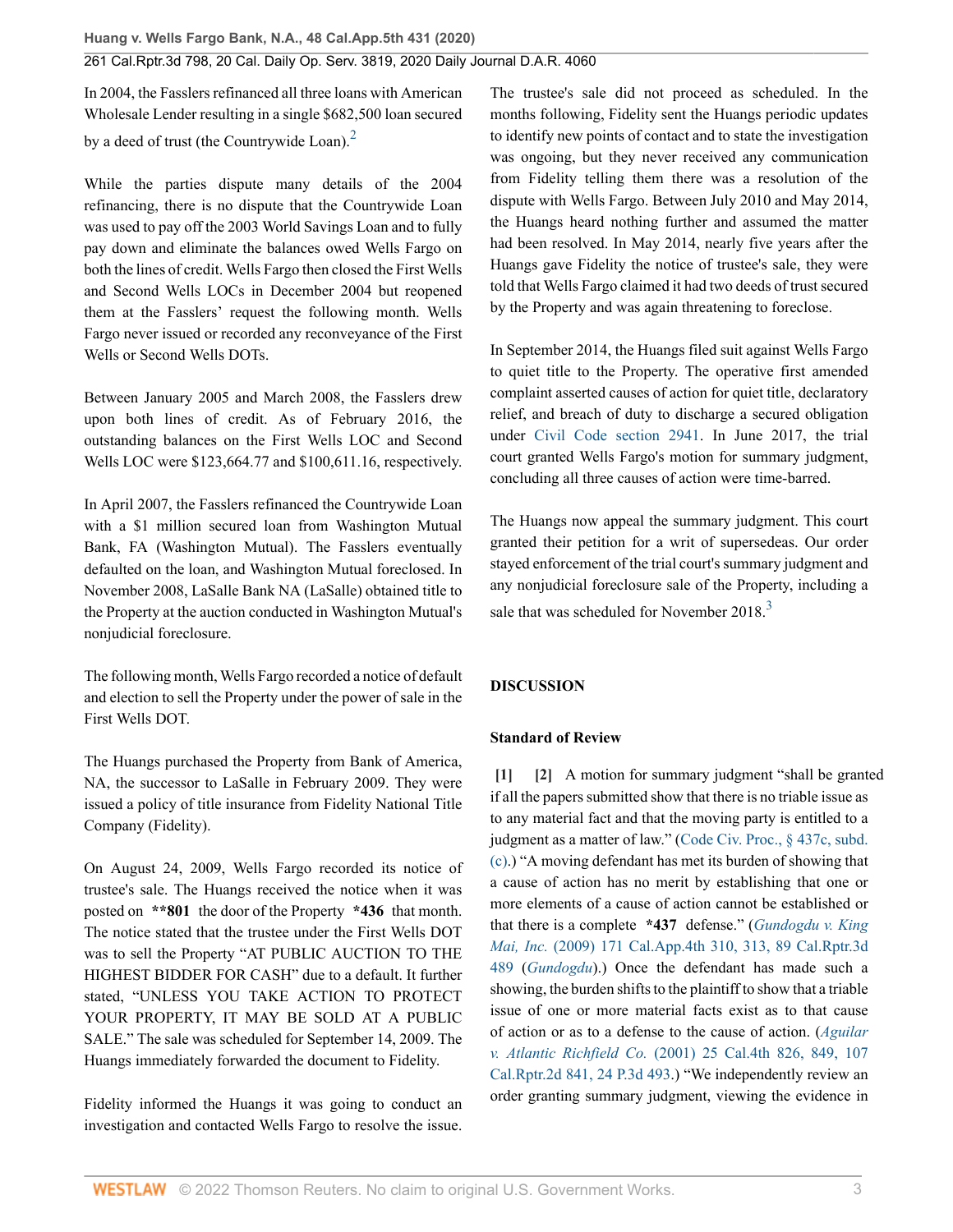the light most favorable to the nonmoving party." (*[Gundogdu](http://www.westlaw.com/Link/Document/FullText?findType=Y&serNum=2018125527&pubNum=0004041&originatingDoc=I329b1c808a7e11eaabeef54b36ec0a79&refType=RP&fi=co_pp_sp_4041_313&originationContext=document&vr=3.0&rs=cblt1.0&transitionType=DocumentItem&contextData=(sc.History*oc.DocLink)#co_pp_sp_4041_313)*, [at p. 313, 89 Cal.Rptr.3d 489.](http://www.westlaw.com/Link/Document/FullText?findType=Y&serNum=2018125527&pubNum=0004041&originatingDoc=I329b1c808a7e11eaabeef54b36ec0a79&refType=RP&fi=co_pp_sp_4041_313&originationContext=document&vr=3.0&rs=cblt1.0&transitionType=DocumentItem&contextData=(sc.History*oc.DocLink)#co_pp_sp_4041_313))

#### **Statute of Limitations (Quiet Title)**

<span id="page-3-1"></span><span id="page-3-0"></span>**[\[3\]](#page-0-2) [\[4](#page-0-3)]** "It long has been the law that whether a statute of limitations bars an action to quiet title may turn on whether **\*\*802** the plaintiff is in undisturbed possession of the land." (*[Mayer v. L&B Real Estate](http://www.westlaw.com/Link/Document/FullText?findType=Y&serNum=2016314529&pubNum=0004040&originatingDoc=I329b1c808a7e11eaabeef54b36ec0a79&refType=RP&fi=co_pp_sp_4040_1237&originationContext=document&vr=3.0&rs=cblt1.0&transitionType=DocumentItem&contextData=(sc.History*oc.DocLink)#co_pp_sp_4040_1237)* (2008) 43 Cal.4th 1231, [1237, 78 Cal.Rptr.3d 62, 185 P.3d 43](http://www.westlaw.com/Link/Document/FullText?findType=Y&serNum=2016314529&pubNum=0004040&originatingDoc=I329b1c808a7e11eaabeef54b36ec0a79&refType=RP&fi=co_pp_sp_4040_1237&originationContext=document&vr=3.0&rs=cblt1.0&transitionType=DocumentItem&contextData=(sc.History*oc.DocLink)#co_pp_sp_4040_1237) (*[Mayer](http://www.westlaw.com/Link/Document/FullText?findType=Y&serNum=2016314529&pubNum=0004040&originatingDoc=I329b1c808a7e11eaabeef54b36ec0a79&refType=RP&originationContext=document&vr=3.0&rs=cblt1.0&transitionType=DocumentItem&contextData=(sc.History*oc.DocLink))*).) In some cases, a specific statute requires that a complaint seeking to quiet title be brought within a specified period of time. (See e.g., *[Sears v. County of Calaveras](http://www.westlaw.com/Link/Document/FullText?findType=Y&serNum=1955113768&pubNum=0000231&originatingDoc=I329b1c808a7e11eaabeef54b36ec0a79&refType=RP&fi=co_pp_sp_231_521&originationContext=document&vr=3.0&rs=cblt1.0&transitionType=DocumentItem&contextData=(sc.History*oc.DocLink)#co_pp_sp_231_521)* (1955) 45 Cal.2d 518, [521–522, 289 P.2d 425;](http://www.westlaw.com/Link/Document/FullText?findType=Y&serNum=1955113768&pubNum=0000231&originatingDoc=I329b1c808a7e11eaabeef54b36ec0a79&refType=RP&fi=co_pp_sp_231_521&originationContext=document&vr=3.0&rs=cblt1.0&transitionType=DocumentItem&contextData=(sc.History*oc.DocLink)#co_pp_sp_231_521) *Mayer*[, at p. 1238, 78 Cal.Rptr.3d](http://www.westlaw.com/Link/Document/FullText?findType=Y&serNum=2016314529&pubNum=0004040&originatingDoc=I329b1c808a7e11eaabeef54b36ec0a79&refType=RP&fi=co_pp_sp_4040_1238&originationContext=document&vr=3.0&rs=cblt1.0&transitionType=DocumentItem&contextData=(sc.History*oc.DocLink)#co_pp_sp_4040_1238) [62, 185 P.3d 43](http://www.westlaw.com/Link/Document/FullText?findType=Y&serNum=2016314529&pubNum=0004040&originatingDoc=I329b1c808a7e11eaabeef54b36ec0a79&refType=RP&fi=co_pp_sp_4040_1238&originationContext=document&vr=3.0&rs=cblt1.0&transitionType=DocumentItem&contextData=(sc.History*oc.DocLink)#co_pp_sp_4040_1238) [challenge to sale for defaulted property taxes]; *[Kaufman v. Gross & Co.](http://www.westlaw.com/Link/Document/FullText?findType=Y&serNum=1979105467&pubNum=0000233&originatingDoc=I329b1c808a7e11eaabeef54b36ec0a79&refType=RP&fi=co_pp_sp_233_754&originationContext=document&vr=3.0&rs=cblt1.0&transitionType=DocumentItem&contextData=(sc.History*oc.DocLink)#co_pp_sp_233_754)* (1979) 23 Cal.3d 750, [754, 153 Cal.Rptr. 577, 591 P.2d 1229](http://www.westlaw.com/Link/Document/FullText?findType=Y&serNum=1979105467&pubNum=0000233&originatingDoc=I329b1c808a7e11eaabeef54b36ec0a79&refType=RP&fi=co_pp_sp_233_754&originationContext=document&vr=3.0&rs=cblt1.0&transitionType=DocumentItem&contextData=(sc.History*oc.DocLink)#co_pp_sp_233_754) [challenge to sale for failure to pay assessment].) But there is no statute of limitations that generally governs all actions to quiet title. (*Muktarian v. Barmby* [\(1965\) 63 Cal.2d 558, 560, 47 Cal.Rptr.](http://www.westlaw.com/Link/Document/FullText?findType=Y&serNum=1965109530&pubNum=0000231&originatingDoc=I329b1c808a7e11eaabeef54b36ec0a79&refType=RP&fi=co_pp_sp_231_560&originationContext=document&vr=3.0&rs=cblt1.0&transitionType=DocumentItem&contextData=(sc.History*oc.DocLink)#co_pp_sp_231_560) [483, 407 P.2d 659](http://www.westlaw.com/Link/Document/FullText?findType=Y&serNum=1965109530&pubNum=0000231&originatingDoc=I329b1c808a7e11eaabeef54b36ec0a79&refType=RP&fi=co_pp_sp_231_560&originationContext=document&vr=3.0&rs=cblt1.0&transitionType=DocumentItem&contextData=(sc.History*oc.DocLink)#co_pp_sp_231_560) (*[Muktarian](http://www.westlaw.com/Link/Document/FullText?findType=Y&serNum=1965109530&pubNum=0000231&originatingDoc=I329b1c808a7e11eaabeef54b36ec0a79&refType=RP&originationContext=document&vr=3.0&rs=cblt1.0&transitionType=DocumentItem&contextData=(sc.History*oc.DocLink))*).) Instead, courts look to the underlying theory of relief to determine the applicable period of limitations. (*[Ibid.](http://www.westlaw.com/Link/Document/FullText?findType=Y&serNum=1965109530&pubNum=0000231&originatingDoc=I329b1c808a7e11eaabeef54b36ec0a79&refType=RP&originationContext=document&vr=3.0&rs=cblt1.0&transitionType=DocumentItem&contextData=(sc.History*oc.DocLink))*) An inquiry into the underlying theory requires the court to identify the nature (i.e., the "gravamen") of the cause of action. (*[Hensler v. City of Glendale](http://www.westlaw.com/Link/Document/FullText?findType=Y&serNum=1994157329&pubNum=0004040&originatingDoc=I329b1c808a7e11eaabeef54b36ec0a79&refType=RP&fi=co_pp_sp_4040_22&originationContext=document&vr=3.0&rs=cblt1.0&transitionType=DocumentItem&contextData=(sc.History*oc.DocLink)#co_pp_sp_4040_22)* (1994) [8 Cal.4th 1, 22–23, 32 Cal.Rptr.2d 244, 876 P.2d 1043](http://www.westlaw.com/Link/Document/FullText?findType=Y&serNum=1994157329&pubNum=0004040&originatingDoc=I329b1c808a7e11eaabeef54b36ec0a79&refType=RP&fi=co_pp_sp_4040_22&originationContext=document&vr=3.0&rs=cblt1.0&transitionType=DocumentItem&contextData=(sc.History*oc.DocLink)#co_pp_sp_4040_22).) We look to the nature of the right asserted, not the form of action or relief sought. (*Id.* [at p. 23, 32 Cal.Rptr.2d 244, 876 P.2d](http://www.westlaw.com/Link/Document/FullText?findType=Y&serNum=1994157329&pubNum=0000661&originatingDoc=I329b1c808a7e11eaabeef54b36ec0a79&refType=RP&originationContext=document&vr=3.0&rs=cblt1.0&transitionType=DocumentItem&contextData=(sc.History*oc.DocLink)) [1043](http://www.westlaw.com/Link/Document/FullText?findType=Y&serNum=1994157329&pubNum=0000661&originatingDoc=I329b1c808a7e11eaabeef54b36ec0a79&refType=RP&originationContext=document&vr=3.0&rs=cblt1.0&transitionType=DocumentItem&contextData=(sc.History*oc.DocLink)).)

The Huangs' complaint seeks to remove a cloud on their title caused by the status of the deeds of trust as encumbrances due to some kind of fraud or mistake. Accordingly, the trial court applied the three-year statute of limitations in [Code](http://www.westlaw.com/Link/Document/FullText?findType=L&pubNum=1000201&cite=CACPS338&originatingDoc=I329b1c808a7e11eaabeef54b36ec0a79&refType=SP&originationContext=document&vr=3.0&rs=cblt1.0&transitionType=DocumentItem&contextData=(sc.History*oc.DocLink)#co_pp_5ba1000067d06) [of Civil Procedure section 338, subdivision \(d\)](http://www.westlaw.com/Link/Document/FullText?findType=L&pubNum=1000201&cite=CACPS338&originatingDoc=I329b1c808a7e11eaabeef54b36ec0a79&refType=SP&originationContext=document&vr=3.0&rs=cblt1.0&transitionType=DocumentItem&contextData=(sc.History*oc.DocLink)#co_pp_5ba1000067d06) to the quiet title claim. No party argues that a different limitations period should apply. But the parties dispute when the Huangs' cause of action for quiet title accrued, and the statute of limitations began to run.

Wells Fargo argues the limitations period began no later than August 2009 when the Huangs learned of the notice of sale posted on their door. It says the notice constituted the assertion of a hostile claim against the Huangs' title, with the sale of their property just weeks away. But the sale did not occur. In fact, nothing of moment appears to have happened for more than four years.

<span id="page-3-3"></span><span id="page-3-2"></span>**\*438 [\[5\]](#page-0-4) [\[6\]](#page-0-5)** "[Q]uiet title actions have special rules for when the limitations period begins to run." (*[Salazar v. Thomas](http://www.westlaw.com/Link/Document/FullText?findType=Y&serNum=2036188995&pubNum=0004041&originatingDoc=I329b1c808a7e11eaabeef54b36ec0a79&refType=RP&fi=co_pp_sp_4041_477&originationContext=document&vr=3.0&rs=cblt1.0&transitionType=DocumentItem&contextData=(sc.History*oc.DocLink)#co_pp_sp_4041_477)* [\(2015\) 236 Cal.App.4th 467, 477, 186 Cal.Rptr.3d 689](http://www.westlaw.com/Link/Document/FullText?findType=Y&serNum=2036188995&pubNum=0004041&originatingDoc=I329b1c808a7e11eaabeef54b36ec0a79&refType=RP&fi=co_pp_sp_4041_477&originationContext=document&vr=3.0&rs=cblt1.0&transitionType=DocumentItem&contextData=(sc.History*oc.DocLink)#co_pp_sp_4041_477) (*[Salazar](http://www.westlaw.com/Link/Document/FullText?findType=Y&serNum=2036188995&pubNum=0004041&originatingDoc=I329b1c808a7e11eaabeef54b36ec0a79&refType=RP&originationContext=document&vr=3.0&rs=cblt1.0&transitionType=DocumentItem&contextData=(sc.History*oc.DocLink))*).) " "[A]s a general rule, the statute of limitations [for a quiet title action] does not run against one in possession of land." ' [Citation.] Part of the rationale for this special rule for quiet title actions is an unwillingness to convert a statute of limitations into a statute that works a forfeiture of property rights on the person holding the most obvious and important property right–namely, possession." (*[Ibid.](http://www.westlaw.com/Link/Document/FullText?findType=Y&serNum=2036188995&pubNum=0004041&originatingDoc=I329b1c808a7e11eaabeef54b36ec0a79&refType=RP&originationContext=document&vr=3.0&rs=cblt1.0&transitionType=DocumentItem&contextData=(sc.History*oc.DocLink))*) Even when a party in possession knows there is a potential adverse claim, "there is no reason to put him to the expense and inconvenience of litigation until such a claim is pressed against him." (*Muktarian*, *supra*[, 63 Cal.2d at pp. 560–561,](http://www.westlaw.com/Link/Document/FullText?findType=Y&serNum=1965109530&pubNum=0000231&originatingDoc=I329b1c808a7e11eaabeef54b36ec0a79&refType=RP&fi=co_pp_sp_231_560&originationContext=document&vr=3.0&rs=cblt1.0&transitionType=DocumentItem&contextData=(sc.History*oc.DocLink)#co_pp_sp_231_560) [47 Cal.Rptr. 483, 407 P.2d 659](http://www.westlaw.com/Link/Document/FullText?findType=Y&serNum=1965109530&pubNum=0000231&originatingDoc=I329b1c808a7e11eaabeef54b36ec0a79&refType=RP&fi=co_pp_sp_231_560&originationContext=document&vr=3.0&rs=cblt1.0&transitionType=DocumentItem&contextData=(sc.History*oc.DocLink)#co_pp_sp_231_560).) "Thus, mere notice of an adverse claim is not enough to commence the owner's statute of limitations." (*Salazar*[, at p. 478, 186 Cal.Rptr.3d 689.](http://www.westlaw.com/Link/Document/FullText?findType=Y&serNum=2036188995&pubNum=0004041&originatingDoc=I329b1c808a7e11eaabeef54b36ec0a79&refType=RP&fi=co_pp_sp_4041_478&originationContext=document&vr=3.0&rs=cblt1.0&transitionType=DocumentItem&contextData=(sc.History*oc.DocLink)#co_pp_sp_4041_478))

The cases are uniform in holding that more than a threat to one's title is required to commence the running of the limitations period against an owner in possession. But the force and effect of possession "is not absolute. It is subject to a qualification that the California Supreme Court has described in different ways over the years. Recently, the court stated: 'It has long been the law that whether a statute of limitations bars an action to quiet title may turn on whether the plaintiff is in *undisturbed* possession of the land.' " (*[Salazar](http://www.westlaw.com/Link/Document/FullText?findType=Y&serNum=2036188995&pubNum=0004041&originatingDoc=I329b1c808a7e11eaabeef54b36ec0a79&refType=RP&fi=co_pp_sp_4041_477&originationContext=document&vr=3.0&rs=cblt1.0&transitionType=DocumentItem&contextData=(sc.History*oc.DocLink)#co_pp_sp_4041_477)*, *supra*, 236 [Cal.App.4th at p. 477, 186 Cal.Rptr.3d 689.](http://www.westlaw.com/Link/Document/FullText?findType=Y&serNum=2036188995&pubNum=0004041&originatingDoc=I329b1c808a7e11eaabeef54b36ec0a79&refType=RP&fi=co_pp_sp_4041_477&originationContext=document&vr=3.0&rs=cblt1.0&transitionType=DocumentItem&contextData=(sc.History*oc.DocLink)#co_pp_sp_4041_477)) In determining **\*\*803** whether possession of land has been "disturbed," courts have looked to: "(1) when were plaintiffs no longer owners 'in exclusive and undisputed possession' of the land [citation]; (2) when was defendants' adverse 'claim ... pressed against' plaintiffs [citation]; or (3) when was defendants' hostile claim 'asserted in some manner to jeopardize the superior title' held by plaintiffs [citation]." (*Id.* [at p. 478, 186](http://www.westlaw.com/Link/Document/FullText?findType=Y&serNum=2036188995&pubNum=0007047&originatingDoc=I329b1c808a7e11eaabeef54b36ec0a79&refType=RP&originationContext=document&vr=3.0&rs=cblt1.0&transitionType=DocumentItem&contextData=(sc.History*oc.DocLink)) [Cal.Rptr.3d 689.](http://www.westlaw.com/Link/Document/FullText?findType=Y&serNum=2036188995&pubNum=0007047&originatingDoc=I329b1c808a7e11eaabeef54b36ec0a79&refType=RP&originationContext=document&vr=3.0&rs=cblt1.0&transitionType=DocumentItem&contextData=(sc.History*oc.DocLink)))

Here, there seems to be no disagreement that the Huangs have been at all times in exclusive possession of the Property. The Huangs also contend their possession was always undisturbed. On this issue, *Salazar*, *supra*[, 236 Cal.App.4th](http://www.westlaw.com/Link/Document/FullText?findType=Y&serNum=2036188995&pubNum=0007047&originatingDoc=I329b1c808a7e11eaabeef54b36ec0a79&refType=RP&originationContext=document&vr=3.0&rs=cblt1.0&transitionType=DocumentItem&contextData=(sc.History*oc.DocLink)) [467, 186 Cal.Rptr.3d 689](http://www.westlaw.com/Link/Document/FullText?findType=Y&serNum=2036188995&pubNum=0007047&originatingDoc=I329b1c808a7e11eaabeef54b36ec0a79&refType=RP&originationContext=document&vr=3.0&rs=cblt1.0&transitionType=DocumentItem&contextData=(sc.History*oc.DocLink)), is particularly instructive. The Salazars owned property encumbered by a forged deed of trust used to secure a loan. (*Id.* [at pp. 472–473, 186 Cal.Rptr.3d](http://www.westlaw.com/Link/Document/FullText?findType=Y&serNum=2036188995&pubNum=0007047&originatingDoc=I329b1c808a7e11eaabeef54b36ec0a79&refType=RP&originationContext=document&vr=3.0&rs=cblt1.0&transitionType=DocumentItem&contextData=(sc.History*oc.DocLink)) [689](http://www.westlaw.com/Link/Document/FullText?findType=Y&serNum=2036188995&pubNum=0007047&originatingDoc=I329b1c808a7e11eaabeef54b36ec0a79&refType=RP&originationContext=document&vr=3.0&rs=cblt1.0&transitionType=DocumentItem&contextData=(sc.History*oc.DocLink)).) In March 2005, they received a notice of default and election to sell under the deed of trust, alerting them payments were due to cure the default. (*Id.* [at p. 473, 186 Cal.Rptr.3d](http://www.westlaw.com/Link/Document/FullText?findType=Y&serNum=2036188995&pubNum=0007047&originatingDoc=I329b1c808a7e11eaabeef54b36ec0a79&refType=RP&originationContext=document&vr=3.0&rs=cblt1.0&transitionType=DocumentItem&contextData=(sc.History*oc.DocLink)) [689](http://www.westlaw.com/Link/Document/FullText?findType=Y&serNum=2036188995&pubNum=0007047&originatingDoc=I329b1c808a7e11eaabeef54b36ec0a79&refType=RP&originationContext=document&vr=3.0&rs=cblt1.0&transitionType=DocumentItem&contextData=(sc.History*oc.DocLink)).) Believing one of their sons forged the loan documents, the Salazars made the payments and entered a forbearance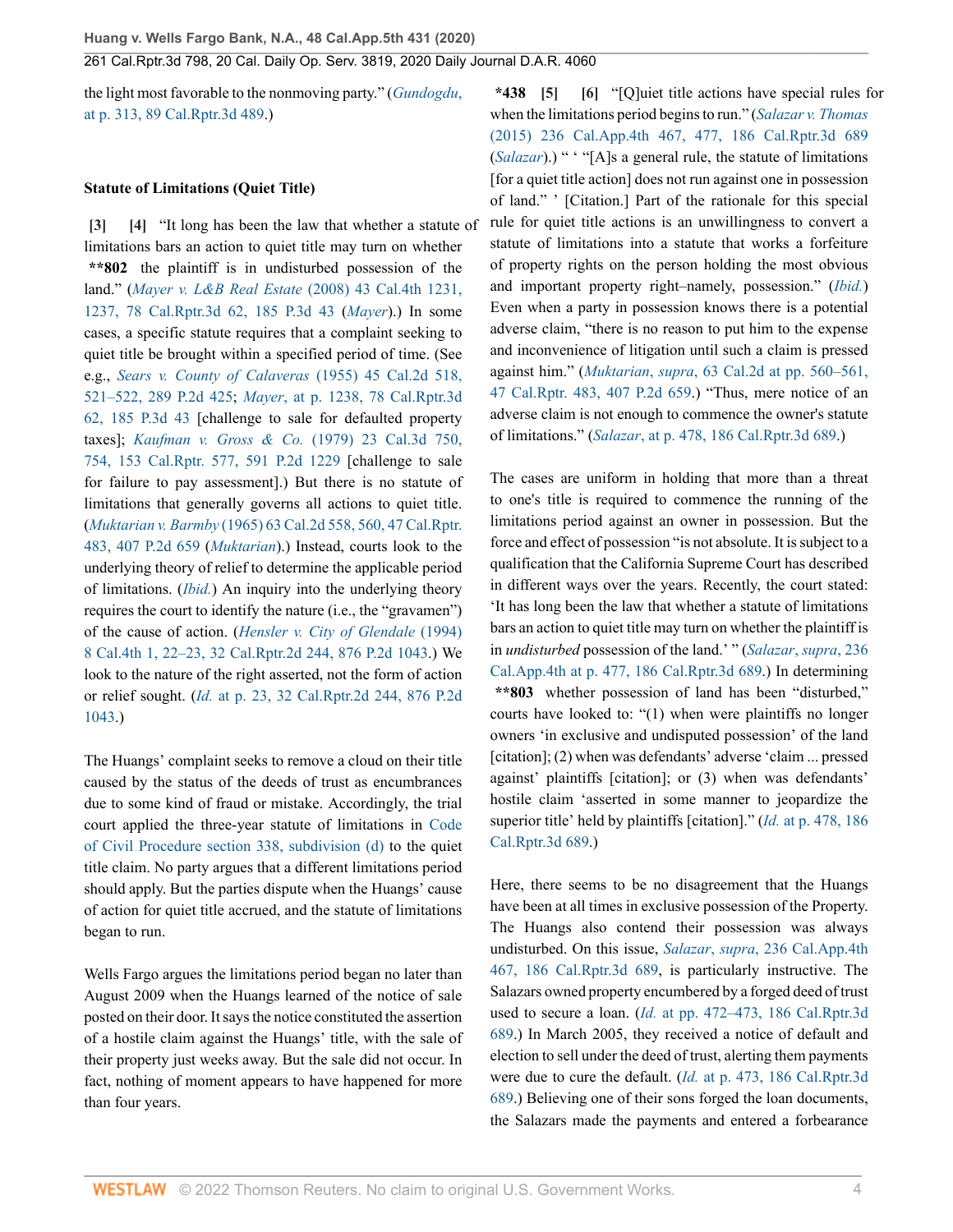agreement with the lender setting up a payment schedule. (*Id.* [at p. 474, 186 Cal.Rptr.3d 689](http://www.westlaw.com/Link/Document/FullText?findType=Y&serNum=2036188995&pubNum=0007047&originatingDoc=I329b1c808a7e11eaabeef54b36ec0a79&refType=RP&originationContext=document&vr=3.0&rs=cblt1.0&transitionType=DocumentItem&contextData=(sc.History*oc.DocLink)).) They were making payments when they filed suit in January 2012 to quiet title to their property and invalidate the deed of trust. (*[Ibid.](http://www.westlaw.com/Link/Document/FullText?findType=Y&serNum=2036188995&pubNum=0004041&originatingDoc=I329b1c808a7e11eaabeef54b36ec0a79&refType=RP&originationContext=document&vr=3.0&rs=cblt1.0&transitionType=DocumentItem&contextData=(sc.History*oc.DocLink))*) The defendants argued the quiet title action was time-barred based on the March 2005 notice of default. (*Id.* [at p. 479,](http://www.westlaw.com/Link/Document/FullText?findType=Y&serNum=2036188995&pubNum=0007047&originatingDoc=I329b1c808a7e11eaabeef54b36ec0a79&refType=RP&originationContext=document&vr=3.0&rs=cblt1.0&transitionType=DocumentItem&contextData=(sc.History*oc.DocLink)) [186 Cal.Rptr.3d 689.](http://www.westlaw.com/Link/Document/FullText?findType=Y&serNum=2036188995&pubNum=0007047&originatingDoc=I329b1c808a7e11eaabeef54b36ec0a79&refType=RP&originationContext=document&vr=3.0&rs=cblt1.0&transitionType=DocumentItem&contextData=(sc.History*oc.DocLink))) The Court of Appeal disagreed. (*[Id.](http://www.westlaw.com/Link/Document/FullText?findType=Y&serNum=2036188995&pubNum=0007047&originatingDoc=I329b1c808a7e11eaabeef54b36ec0a79&refType=RP&originationContext=document&vr=3.0&rs=cblt1.0&transitionType=DocumentItem&contextData=(sc.History*oc.DocLink))* [at pp. 480–482, 186 Cal.Rptr.3d 689](http://www.westlaw.com/Link/Document/FullText?findType=Y&serNum=2036188995&pubNum=0007047&originatingDoc=I329b1c808a7e11eaabeef54b36ec0a79&refType=RP&originationContext=document&vr=3.0&rs=cblt1.0&transitionType=DocumentItem&contextData=(sc.History*oc.DocLink)).) Establishing that " 'disputed possession' is the equivalent of having the validity of one's occupancy, dominion or control over the property called into question," the **\*439** court concluded the notice of default did not dispute the Salazars' possession. (*Id.* [at](http://www.westlaw.com/Link/Document/FullText?findType=Y&serNum=2036188995&pubNum=0007047&originatingDoc=I329b1c808a7e11eaabeef54b36ec0a79&refType=RP&originationContext=document&vr=3.0&rs=cblt1.0&transitionType=DocumentItem&contextData=(sc.History*oc.DocLink)) [p. 481, 186 Cal.Rptr.3d 689](http://www.westlaw.com/Link/Document/FullText?findType=Y&serNum=2036188995&pubNum=0007047&originatingDoc=I329b1c808a7e11eaabeef54b36ec0a79&refType=RP&originationContext=document&vr=3.0&rs=cblt1.0&transitionType=DocumentItem&contextData=(sc.History*oc.DocLink)).) The court observed that the notices of default would have informed the Salazars of an adverse claim or cloud on their title to the property, but that was not the same as disputing possession. (*[Ibid.](http://www.westlaw.com/Link/Document/FullText?findType=Y&serNum=2036188995&pubNum=0004041&originatingDoc=I329b1c808a7e11eaabeef54b36ec0a79&refType=RP&originationContext=document&vr=3.0&rs=cblt1.0&transitionType=DocumentItem&contextData=(sc.History*oc.DocLink))*) The court further explained: "The notices of default simply stated that the borrowers were in default on their payment obligations and, if the default was not timely cured, their property may be sold. The notices of default did not call into question the validity of [the Salazars'] control of the property by claiming [their] possession was improper or illegal. Also, the notices of default did not indirectly question [the Salazars'] control of the property by asserting [the] defendants were entitled to possess [it]. Rather, the notices of default presupposed that [the Salazars] were the rightful owners of the [property] and their ownership interest gave them an incentive to pay the amount of the indebtedness that was in default." (*[Ibid.](http://www.westlaw.com/Link/Document/FullText?findType=Y&serNum=2036188995&pubNum=0004041&originatingDoc=I329b1c808a7e11eaabeef54b36ec0a79&refType=RP&originationContext=document&vr=3.0&rs=cblt1.0&transitionType=DocumentItem&contextData=(sc.History*oc.DocLink))*) The court therefore concluded the notice of default did not sufficiently dispute the Salazars' possession to trigger the limitations period. (*[Ibid.](http://www.westlaw.com/Link/Document/FullText?findType=Y&serNum=2036188995&pubNum=0004041&originatingDoc=I329b1c808a7e11eaabeef54b36ec0a79&refType=RP&originationContext=document&vr=3.0&rs=cblt1.0&transitionType=DocumentItem&contextData=(sc.History*oc.DocLink))*)

<span id="page-4-0"></span>**[\[7\]](#page-1-0)** As in *[Salazar](http://www.westlaw.com/Link/Document/FullText?findType=Y&serNum=2036188995&pubNum=0004041&originatingDoc=I329b1c808a7e11eaabeef54b36ec0a79&refType=RP&originationContext=document&vr=3.0&rs=cblt1.0&transitionType=DocumentItem&contextData=(sc.History*oc.DocLink))*, the notice of trustee's sale posted on the Huangs' property did not disturb their possession and start the running of the statute of limitations. The undisputed facts show the Huangs took possession of the Property in February 2009, and Wells Fargo recorded a notice of trustee's sale against the Property in August 2009. The notice advised them, "UNLESS YOU TAKE ACTION TO PROTECT YOUR PROPERTY, IT MAY BE SOLD AT A PUBLIC SALE." The sale of the property at that point was not definite, and the Huangs could take action to prevent it. In this sense, the threat to their title resembled the threat in *[Salazar](http://www.westlaw.com/Link/Document/FullText?findType=Y&serNum=2036188995&pubNum=0004041&originatingDoc=I329b1c808a7e11eaabeef54b36ec0a79&refType=RP&originationContext=document&vr=3.0&rs=cblt1.0&transitionType=DocumentItem&contextData=(sc.History*oc.DocLink))*. Like the notice of default analyzed in *[Salazar](http://www.westlaw.com/Link/Document/FullText?findType=Y&serNum=2036188995&pubNum=0004041&originatingDoc=I329b1c808a7e11eaabeef54b36ec0a79&refType=RP&originationContext=document&vr=3.0&rs=cblt1.0&transitionType=DocumentItem&contextData=(sc.History*oc.DocLink))*, the notice of trustee's sale did not call into question the validity of the Huangs' control or possession of the Property, only **\*\*804** that their ownership would require them to pay the amount in default. (See *Salazar*[, 236 Cal.App.4th at p. 481, 186 Cal.Rptr.3d](http://www.westlaw.com/Link/Document/FullText?findType=Y&serNum=2036188995&pubNum=0004041&originatingDoc=I329b1c808a7e11eaabeef54b36ec0a79&refType=RP&fi=co_pp_sp_4041_481&originationContext=document&vr=3.0&rs=cblt1.0&transitionType=DocumentItem&contextData=(sc.History*oc.DocLink)#co_pp_sp_4041_481) [689](http://www.westlaw.com/Link/Document/FullText?findType=Y&serNum=2036188995&pubNum=0004041&originatingDoc=I329b1c808a7e11eaabeef54b36ec0a79&refType=RP&fi=co_pp_sp_4041_481&originationContext=document&vr=3.0&rs=cblt1.0&transitionType=DocumentItem&contextData=(sc.History*oc.DocLink)#co_pp_sp_4041_481).)

Per the instruction on the notice, the Huangs took action. They immediately transmitted the document to Fidelity. Fidelity told them it would investigate and handle the matter, and it contacted Wells Fargo to resolve the issue. The trustee's sale, scheduled for September 14, 2009, did not go forward. In the months following, Fidelity sent the Huangs periodic updates to identify new points of contact and to state the investigation was ongoing. But for several years, from July 2010 through May 2014, the Huangs heard nothing from Fidelity about Wells Fargo's claims. Throughout that time, they lived in the Property and their possession was undisturbed.

In these circumstances, the notice of trustee's sale was not sufficient to commence the limitations period. Once the Huangs transmitted the notice to Fidelity which led to the apparent postponement of the sale, no claim was **\*440** being "pressed against" them that "put [them] to the expense and inconvenience of litigation." (*Muktarian*, *supra*[, 63 Cal.2d at](http://www.westlaw.com/Link/Document/FullText?findType=Y&serNum=1965109530&pubNum=0000231&originatingDoc=I329b1c808a7e11eaabeef54b36ec0a79&refType=RP&fi=co_pp_sp_231_560&originationContext=document&vr=3.0&rs=cblt1.0&transitionType=DocumentItem&contextData=(sc.History*oc.DocLink)#co_pp_sp_231_560) [pp. 560–561, 47 Cal.Rptr. 483, 407 P.2d 659.](http://www.westlaw.com/Link/Document/FullText?findType=Y&serNum=1965109530&pubNum=0000231&originatingDoc=I329b1c808a7e11eaabeef54b36ec0a79&refType=RP&fi=co_pp_sp_231_560&originationContext=document&vr=3.0&rs=cblt1.0&transitionType=DocumentItem&contextData=(sc.History*oc.DocLink)#co_pp_sp_231_560)) The matter was in the hands of their title insurer, and the Huangs should not be expected to independently sue to protect their title. Their continuous residence in the house for several years without any indication in the record that Wells Fargo rescheduled the trustee's sale or took any adverse action against them only underscores their reasonable reliance that matters were being addressed by Fidelity.

<span id="page-4-2"></span><span id="page-4-1"></span>Wells Fargo contends otherwise. It explains that unlike the notice of default at issue in *[Salazar](http://www.westlaw.com/Link/Document/FullText?findType=Y&serNum=2036188995&pubNum=0004041&originatingDoc=I329b1c808a7e11eaabeef54b36ec0a79&refType=RP&originationContext=document&vr=3.0&rs=cblt1.0&transitionType=DocumentItem&contextData=(sc.History*oc.DocLink))*, a notice of sale "does much more. It notifies the world of imminent action that will jeopardize the rights of those claiming an interest in the real property," which is "more than just a cloud on title."<sup>[4](#page-5-4)</sup> We do not question that in some cases, a notice of sale could reasonably challenge a property owner's "occupancy, dominion, or control" over property. (*[Salazar](http://www.westlaw.com/Link/Document/FullText?findType=Y&serNum=2036188995&pubNum=0004041&originatingDoc=I329b1c808a7e11eaabeef54b36ec0a79&refType=RP&fi=co_pp_sp_4041_481&originationContext=document&vr=3.0&rs=cblt1.0&transitionType=DocumentItem&contextData=(sc.History*oc.DocLink)#co_pp_sp_4041_481)*, *supra*, 236 [Cal.App.4th at p. 481, 186 Cal.Rptr.3d 689.](http://www.westlaw.com/Link/Document/FullText?findType=Y&serNum=2036188995&pubNum=0004041&originatingDoc=I329b1c808a7e11eaabeef54b36ec0a79&refType=RP&fi=co_pp_sp_4041_481&originationContext=document&vr=3.0&rs=cblt1.0&transitionType=DocumentItem&contextData=(sc.History*oc.DocLink)#co_pp_sp_4041_481)) But here any challenge to their dominion was eliminated once the Huangs, pursuant to the advisement on the notice, took action to prevent the sale and the sale was indefinitely postponed. In fact, as of September 14, 2010, one year from the date of sale in the original notice, Wells Fargo was required to issue a new notice if it wished to proceed with a sale of the property. (Civ. Code,  $\S$  2924g, subd. (c).)<sup>[5](#page-5-5)</sup> In light of the facts that the "imminent sale" never happened and the Huangs remained in exclusive possession of the house for several years before Wells Fargo renewed its threat to foreclose, the notice of trustee's sale did not disturb their possession and commence the running of the limitations period.